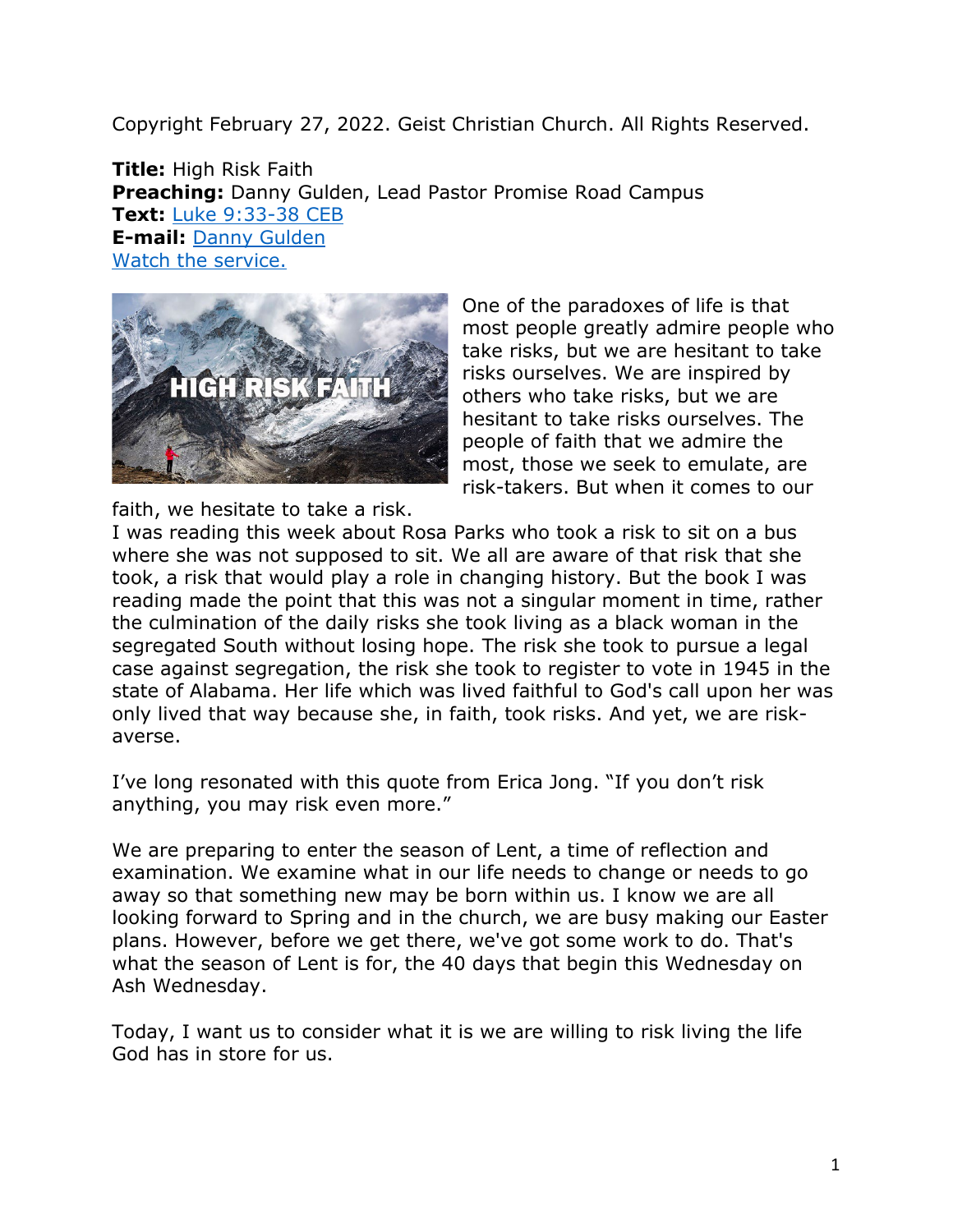Matthew, Mark, and Luke all talk about an event that is known as Jesus' transfiguration. Jesus takes Peter, James, and John up a mountain to pray. While praying Jesus' appearance changed, his face changed, and his clothes flashed white like lightning. In addition to this, Moses and Elijah appear, and they are clothed with what is described as heavenly splendor. The two figures begin having a conversation with Jesus. It is a moment where it is clear not only to others but to Jesus as well, just who Jesus is. He is the Messiah, God's chosen one, sent to us in a new day and a new kingdom. Moses and Elijah represent the law and the prophets, the beginnings of God's work in the world. Let's pick up Luke's Gospel here

*"As the two men were about to leave Jesus, Peter said to him "Master it's good that we're here. We should construct three shrines; one for you, one for Moses, one for Elijah"- but he didn't know what he was saying."* Luke 9:33 CEB

Peter wants to stay right there on that mountain. He's there with Moses, Elijah, and Jesus and he wants to stay there, construct dwelling places and dwell at this moment. You've most likely heard the phrase mountaintop experience. Mountains are important in scripture. In Exodus, Moses and Joshua ascend a mountain to talk to God. Mountain experiences are important in God's story.

A little over a week ago, I had the pleasure and blessing of meeting the Afghan refugee family that Geist Christian Church is sponsoring. Deb and Kyle and our volunteer team have done amazing work leading this effort and the family is wonderful. Four-year-old Zeenot will melt your heart. We read in the news, and we see on television, and we hear political debates about people who come to the United States from other countries. As I stood in the doorway of their apartment on the west side of Indianapolis, an apartment that you are helping to pay for through your generosity, I was thinking about this family. Just a few short months ago, they had a life in another place and had to leave that place through no doing of their own. If they stayed in Afghanistan, their lives would have been in danger. Now, here they are in a new place, an unfamiliar place, starting over. It made me realize that when you put flesh on something, when it's not just something you read about or watch but is something you see right in front of you, it changes things.

For those on the mountain that day, this is what happens.

*"Peter was still speaking when a cloud overshadowed them. As they entered the cloud, they were overcome with awe. Then a voice from the cloud said., 'This is my Son, my chosen one. Listen to him!'"* Luke 9:34-35 CEB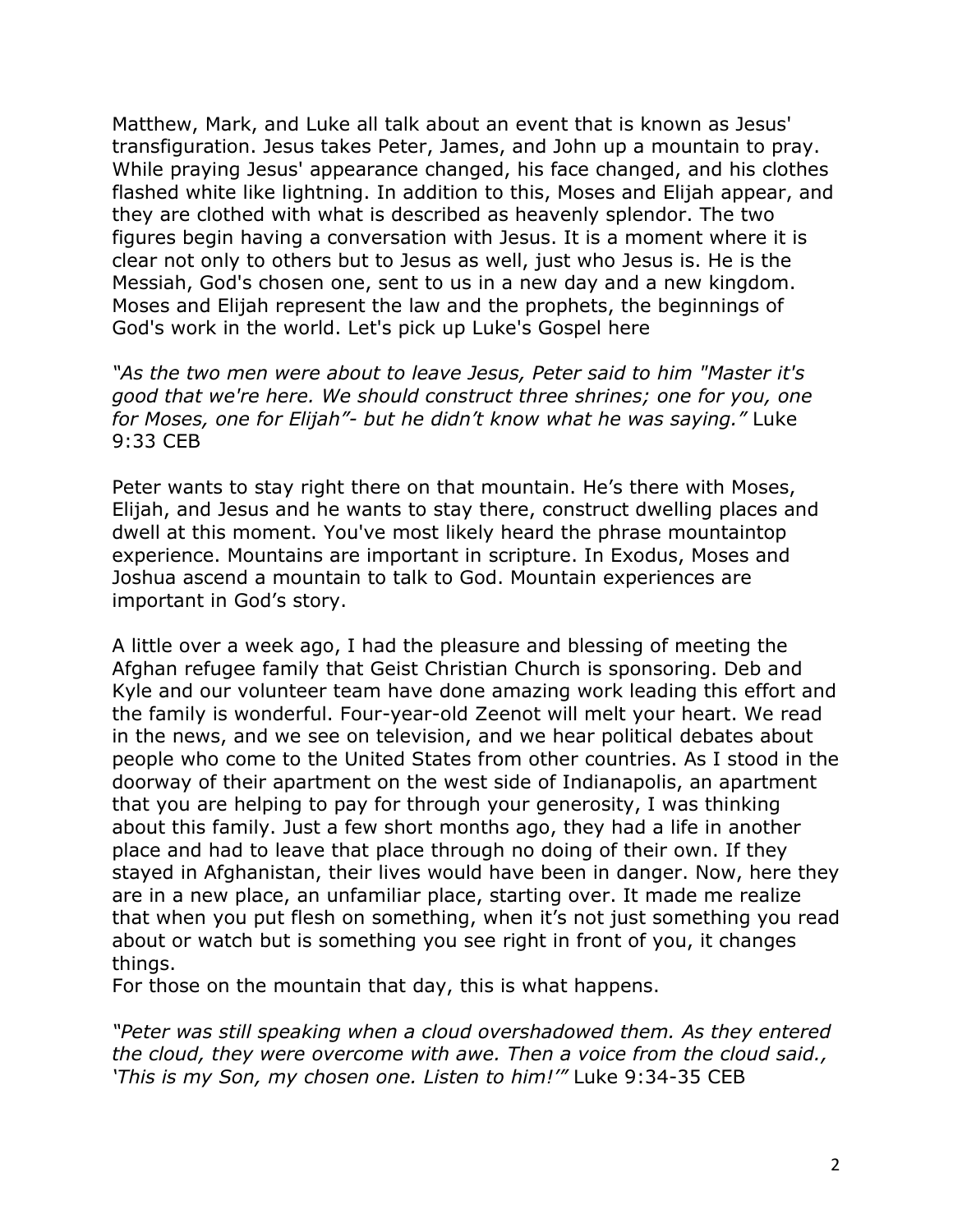This is a moment when things get real. If you were up on that mountain and you had any lingering questions about who Jesus is and what Jesus has come to do. Maybe you have had an experience like this, an encounter, or a moment when God seemed so real. For me, one of the most powerful things in life are these types of moments, when God is real. Those moments that change things.

It's why Peter wants to build shrines and stay. He wants to build dwelling places and stay. He says to Jesus, "it is good for us to stay here." We may get to a place and think, "it is good for me to be here." And sometimes it is. But there are other times when a particular place or stage or station in life is good for a moment, but God is calling us forward.

An article came out several years ago about a phenomenon called Helicopter Parents. Helicopter Parents are parents who have sent their children off to college but still manage their day-to-day lives. Calling to wake their kids up, contesting grades with professors, doing their laundry, managing every aspect from afar. It has become a growing problem for college administrators. One of the psychologists studying this new phenomenon remarked "in taking over, they are sending a profound message: You are not capable of handling your life." Reading the article, I wondered if we don't try to manage our relationship with God in this same way. Are we telling God that we are not willing to let God call us out of our comfort zones and take the risk of having a faith that has been transformed? Are we saying to God, "I don't think you are capable of handling this, so I will handle it for you?"

We all have moments where God is calling us out of our comfort zones, calling us from a place that is easy to places that are right and true for each of us. If we were to look back over our lives, we can probably recognize these moments when we had a decision to make. Did we follow God's calling, or did we stay in place?

There are risks to both. Moving into something new, taking a risk. Or staying where we are. Even on a mountaintop experience.

Peter wants to stay. If moving forward involves risk, staying is risky as well. Jesus and the disciples leave the mountaintop, leave this incredible experience

"*The next day, when Jesus, Peter, John, and James had come down from the mountain, a large crowd met Jesus. A man from the crowd shouted, "Teacher I beg you to take a look at my son, my only child."* Luke 9:37-38 CEB